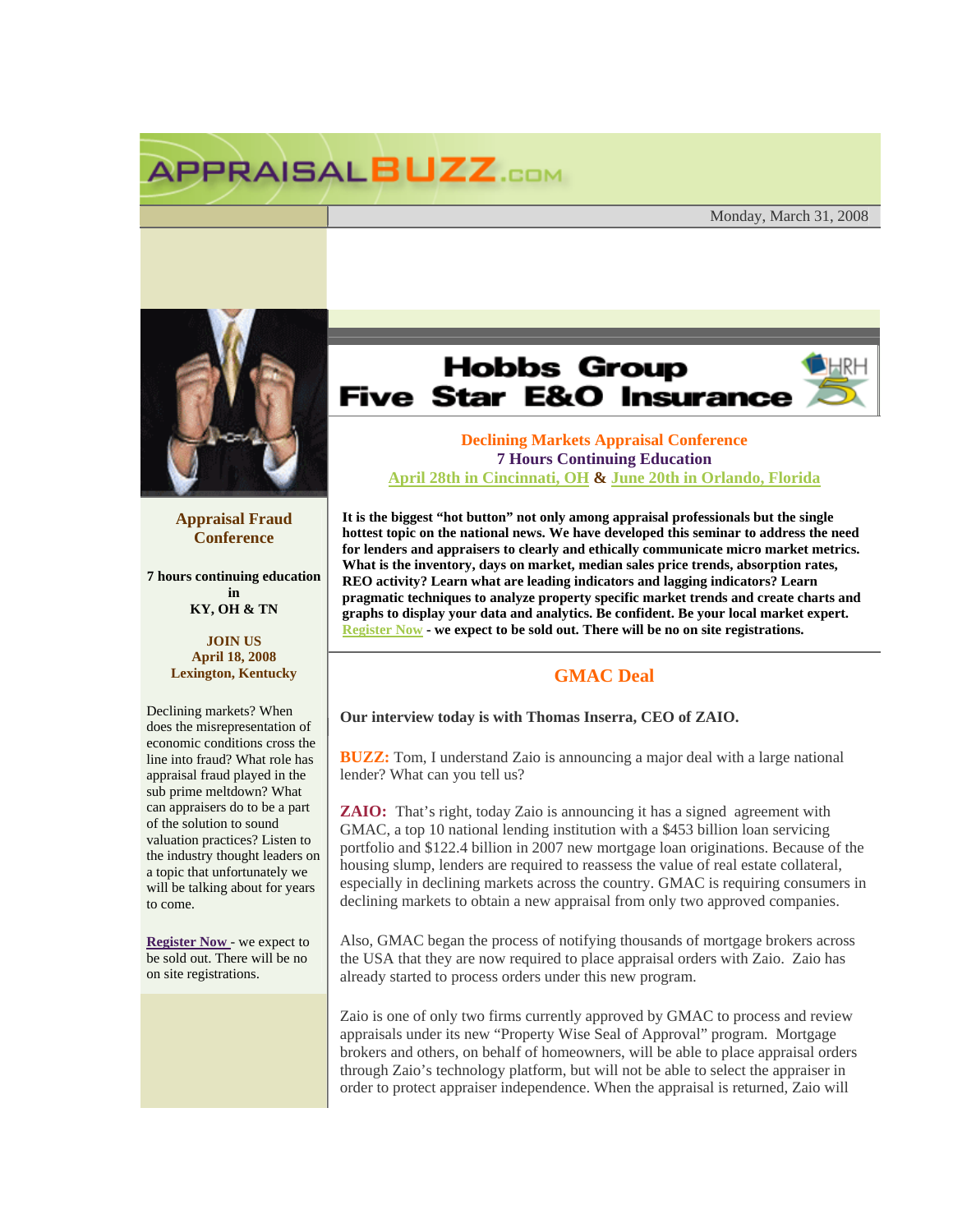review the appraisal and reconcile the value against various risk indicators approved by the bank. Once completed, the appraisal will be delivered along with a Propertywise Seal of Approval, which indicates that the appraisal was independently ordered, reviewed and met tough new quality standards.

**BUZZ:** We know that Zaio has been growing and, in addition to new technology, has dramatically increased its revenue through delivery of appraisal services. What does working with GMAC bring to Zaio?

**ZAIO:** That's right. Zaio recently reported that its revenues grew dramatically last year driven primarily by appraisal related revenues. Last quarter, the revenues we sent to Zone appraisers were up 107% and we are about to announce additional increases sent to appraisers over the past few months. Because GMAC is a major national lender, this relationship further validates our technology and gives Zaio an opportunity to further accelerate our growth and demonstrate our solution to other major lenders. Since GMAC has a large wholesale lending channel and they are now requiring all the mortgage brokers in the nation to use only two firms, we believe Zaio is poised for further growth as a result of this agreement, increasing the amount of work we have available to distribute to Zone appraisers.

**BUZZ:** Why do you think GMAC is doing this and do you think other lenders will follow their lead?

**ZAIO:** Yes, we believe others will follow and we are working to establish new relationships with other lenders due to incredible interest in our proprietary solutions. Our nation is facing a serious mortgage crisis. The liquidity problems in the mortgage market are the result of investors losing confidence in the underlying collateral value of secured assets. My experience as National Chief Appraiser at the FDIC and RTC during the last crisis was that lenders need to restore confidence with increased transparency and prove the current value of their collateralized loan assets, rather than the value that may have existed years ago when the loan was originated.

This can only be accomplished with an effort to obtain, new updated, objective market value appraisals from an independent provider. Zaio is uniquely positioned in the market as the largest publicly traded appraisal organization that is not aligned with a title insurance company or lender, and thus we offer total objectively. We believe that GMAC and other lenders recognize the importance of obtaining an objective and independent appraisal from a credible provider. Zaio and its elite group of local appraiser experts offer lenders advanced patent-pending technology solutions and a way to comply with new HVCC policies today, rather than waiting for the January 2009 implementation date.

**BUZZ:** Will this affect the Zaio Zone owners, and if so, to what extent?

**ZAIO:** Our agreement with GMAC and other lenders will drive business to Zone owners. In fact, I have already heard from appraisers who want to buy zones specifically because of this deal since the mortgage brokers who previously sent them work are no longer allowed to do so. We believe that now is the time to get in and benefit from all Zaio has to offer. Zaio currently has approximately 500 lenders across the country and with this deal we now have GMAC and thousands of mortgage brokers who will be driving increased levels of business to our Zone appraisers. We remain committed to completing the sale and delivery of Zones throughout the country and Zone sales are continuing at a rapid pace.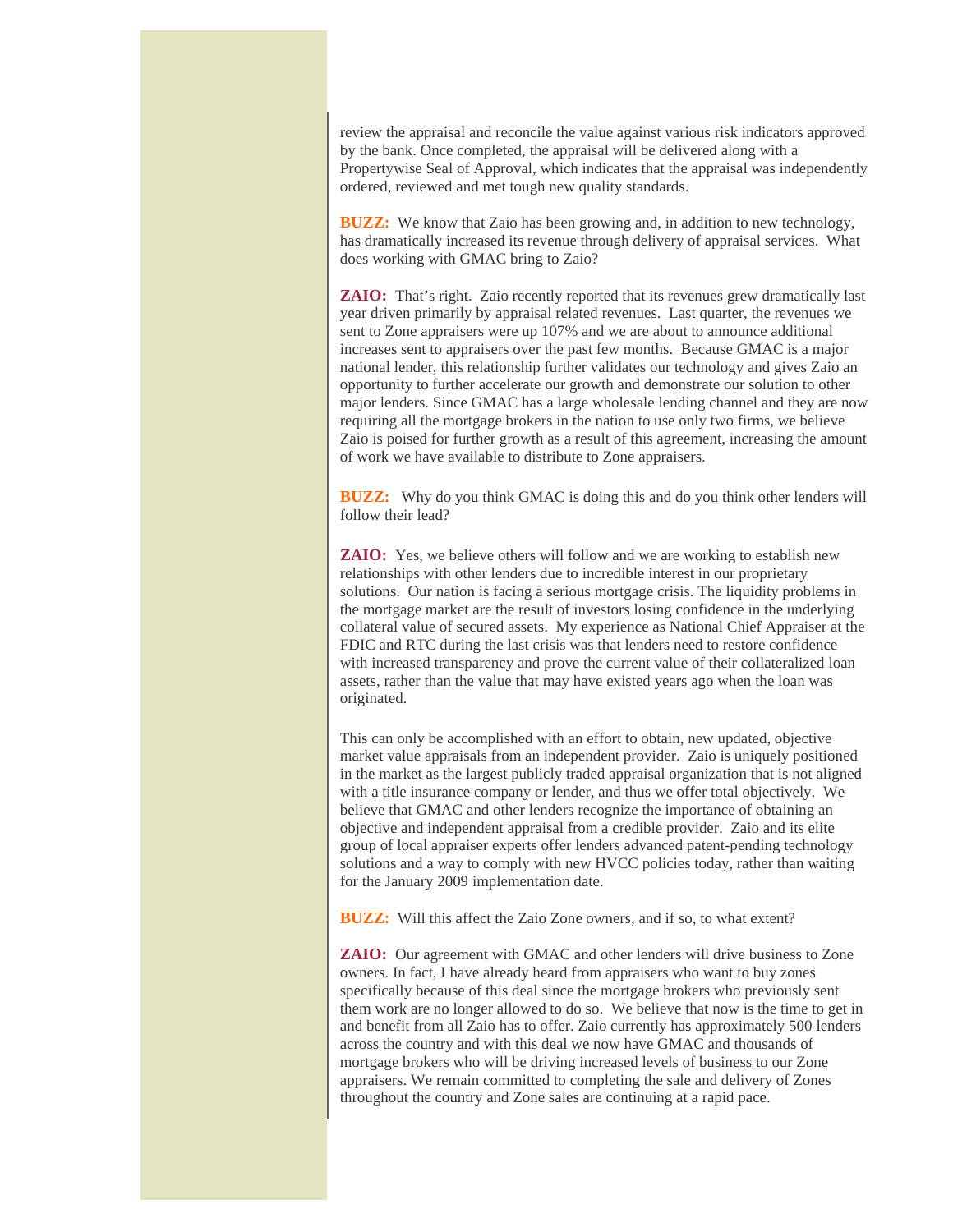**BUZZ:** Beyond the GMAC deal, do you see additional opportunities for Zaio and Zone owners?

**ZAIO:** In addition to the recalibration necessary due to the current market conditions, the other major event is the announcement by Attorney General Andrew Cuomo. Beginning January 1, 2009, lenders will have to follow stricter rules for appraiser independence and severely limit the use of "in-house" appraisers and mortgage broker delivered appraisals.

Organizations are now approaching Zaio to enter into agreements that will allow them to continue business under these new rules and Zaio can help these lenders meet their requirements for independent appraisals. We are the only company that deploys a patented process and moves the appraisal process closer to a real time, independent solution. By storing the appraisals in advance of the transaction in a secure database, Zaio can monitor any attempts to alter, change or inflate the appraisal and can help significantly in the fight against mortgage fraud.

Zaio is emerging as an effective solution for lenders as they focus on solving the mortgage crisis and change their processes to comply with new appraisal policies.

**BUZZ:** Will Zaio comment on the new HVCC policy?

**ZAIO:** Zaio has been a strong advocate for increased appraiser independence for at least two years, well before the new HVCC policy was drafted. Zaio believes there are inherent conflicts of interest that need to be addressed in order to help restore market and investor confidence and the new HVCC policy is a step in the right direction.

I did send a letter to Attorney General Cuomo applauding his efforts to restore independence to the appraiser – an effort that is closely aligned with our core values at Zaio. We will also be preparing a formal response during the comment period.

**BUZZ:** Are you and Zaio receiving recognition due to the timeliness of your product?

**ZAIO:** Absolutely. For example, Zaio was recently asked to contribute an article to a book recently published on the mortgage crisis. The title of the book is: "The Subprime Crisis – Perspectives and Legal Insights on the Subprime Lending Crisis" being published by Thomson West. The primary audience is attorneys, regulators, policy makers and financial service CEOs and executives. Zaio was the only appraisal provider in the nation asked to submit an article. The article I wrote is entitled "Restoring Confidence: Learning From the S&L Crisis to Address the Subprime Mortgage Problem."

Essentially, I talk about the root causes of the last mortgage crisis and how they are similar to the causes of this current crisis. I draw the conclusion that due to the similarities, this crisis is likely to be resolved much in the same way. That is, market confidence can only be restored after lenders increase transparency by retaining independent third party companies like Zaio to independently revalue assets to current market values. Investors want to be reassured that lenders have adequate collateral, and that can only be achieved with an updated valuation performed by an independent appraiser.